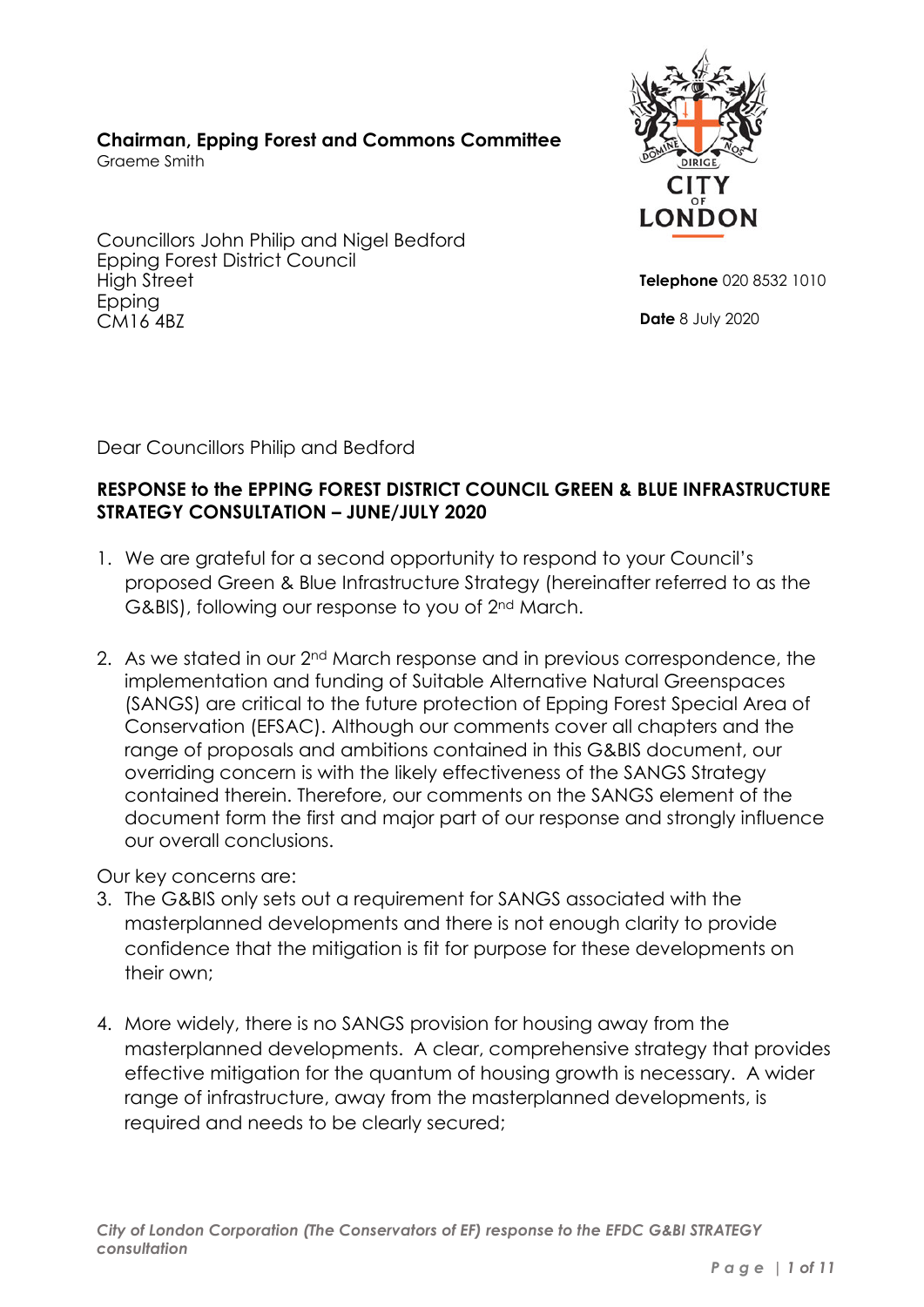- 5. Mitigation measures should be effective, reliable, timely, guaranteed to be delivered and as long-term as they need to be to achieve their objectives. The strategy as drafted does not provide the fundamental information necessary to demonstrate that the Council is able to comply with the Habitats Regulations and would be able to rule out adverse effects on integrity as a result of the housing growth proposed in their plan;
- 6. There is no clear timetable or governance for delivering SAC mitigation, including SANGS.
- 7. We suggest that the SANGs component should be a separate strategy, ensuring that the measures that are necessary as mitigation are clearly set out for developers and others. These measures need to be separated from more aspirational elements within the G&BIS so that there is no doubt as to how SANGs will be provided, how they will function and how the legal obligations are fulfilled. Such an approach would provide a much better opportunity for SANGs delivery to be joined-up with neighbouring authorities to provide certainty that the in-combination effects of growth on recreation use of Epping Forest SAC are addressed.

### **General Context**

- 8. As before in our previous response, the City Corporation particularly welcomes this example of closer cooperation on such an important document, which will form an integral part of the new 15-year Local Plan. We are pleased that our comments of 2nd March were helpful to the process of developing the G&BIS.
- 9. The G&BIS contains a broad range of positive messages about green space and we congratulate the Council on seeking to take such an ambitious and holistic approach. This approach could help fulfil the ideas of a Green Arc across the District, which is something we and your Council have been supporting over many years.
- 10.We welcome the fact that SANGS form part of the overall G&BIS package as stated clearly in paragraph (para) 1.20. Earlier, in para 1.3, we consider that this point, that SANGS should not be considered in isolation, needs to be similarly emphasised. However, having made that point, it is vital that SANGs do not become obscured by the provision of "multi-functional" green spaces (the integration discussed at para 1.25) as SANGS have a very specific, measurable function within GI. SANGS must be a 'ring-fenced' and clearly identifiable element of this holistic approach, the effectiveness of which, in avoiding adverse impacts on the EFSAC, can be clearly monitored and measured by the competent authority.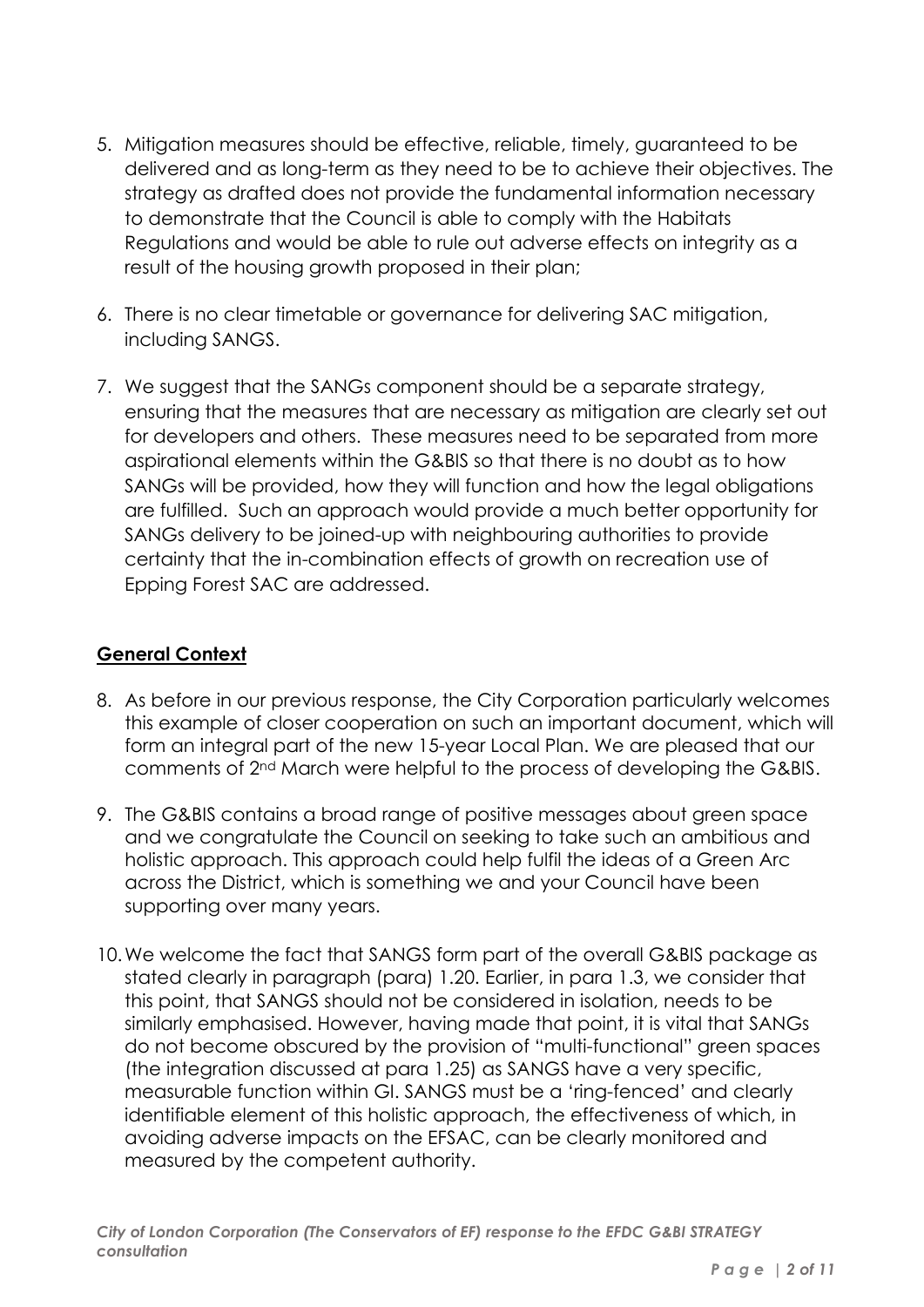11. The provision of the appropriate quantity and quality of SANGS must be the early priority of the G&BIS. We welcome the Council's acceptance of the quantum of SANGS required of 8ha per 1000 residents (para 1.6, Appendix 3) but for a SANGS network to be effective in providing an alternative attraction, to that provided by Epping Forest, there will need to be large, additional seminatural open spaces (>30ha) amongst any network.

# **A SANGS Strategy**

#### **Hierarchy of planned provision**

- 12. The City Corporation in its evidence at the Examination-in-Public (EiP) (representations on Matters 1 & 4 and Matter 16) and in its letters of 24th July 2018, 14th September 2018 and 28th November 2019 has reiterated its concern that the mitigation hierarchy, for the protection of European sites under the Habitat Regulations 2017 (as amended), must begin with **avoidance** measures rather than relying on on-site mitigation (SAMMS).
- 13.It is, therefore, a matter of concern to the City Corporation that in the contextsetting paragraphs 1.27 to 1.30 a hierarchy of SANGS delivery within a coherent SANGS Strategy is not set out. This concern is reinforced by the SANGS guidance in Appendix 3 which, although covering much ground around the characteristics of different types of SANGS, does not make a clear commitment to such a strategy.
- 14. For SANGS funding and delivery the current draft of the G&BIS seems, instead, to be reliant on four masterplan developments. In the context of other SANGS Strategies for European sites, such as for the Thames Basin Heaths or the Dorset Heathlands, these would be described as "bespoke" SANGS, designed around specific private developments. They should form only part of any network. In addition, we have significant concern that even these masterplan sites, apart from Latton Priory, do not seem to have room to accommodate the size and quality of SANGS required to provide effective avoidance measures for EFSAC.

# Strategic SANGS

15.In a SANGS Strategy for EFSAC there needs to be, in our view, the provision of a network of different SANGS that provides a range of visitor experience and recreation opportunities. To rely on the four masterplan locations (as set out in of the G&BIS Appendix 2) feels very much like all the eggs are in one basket. We would like to see strategic SANGS that serve multiple, scattered and smaller housing developments. Paragraph 1.15 of Appendix 3 of the G&BIS seems to recognise this requirement but does not go on to set out how this might be achieved. There is also the need, in our view, to anticipate a likely regional requirement for SANGS (see below), which may need to be considered outside the G&BIS but which should form part of a SANGS strategy through the Duty-to-Co-operate.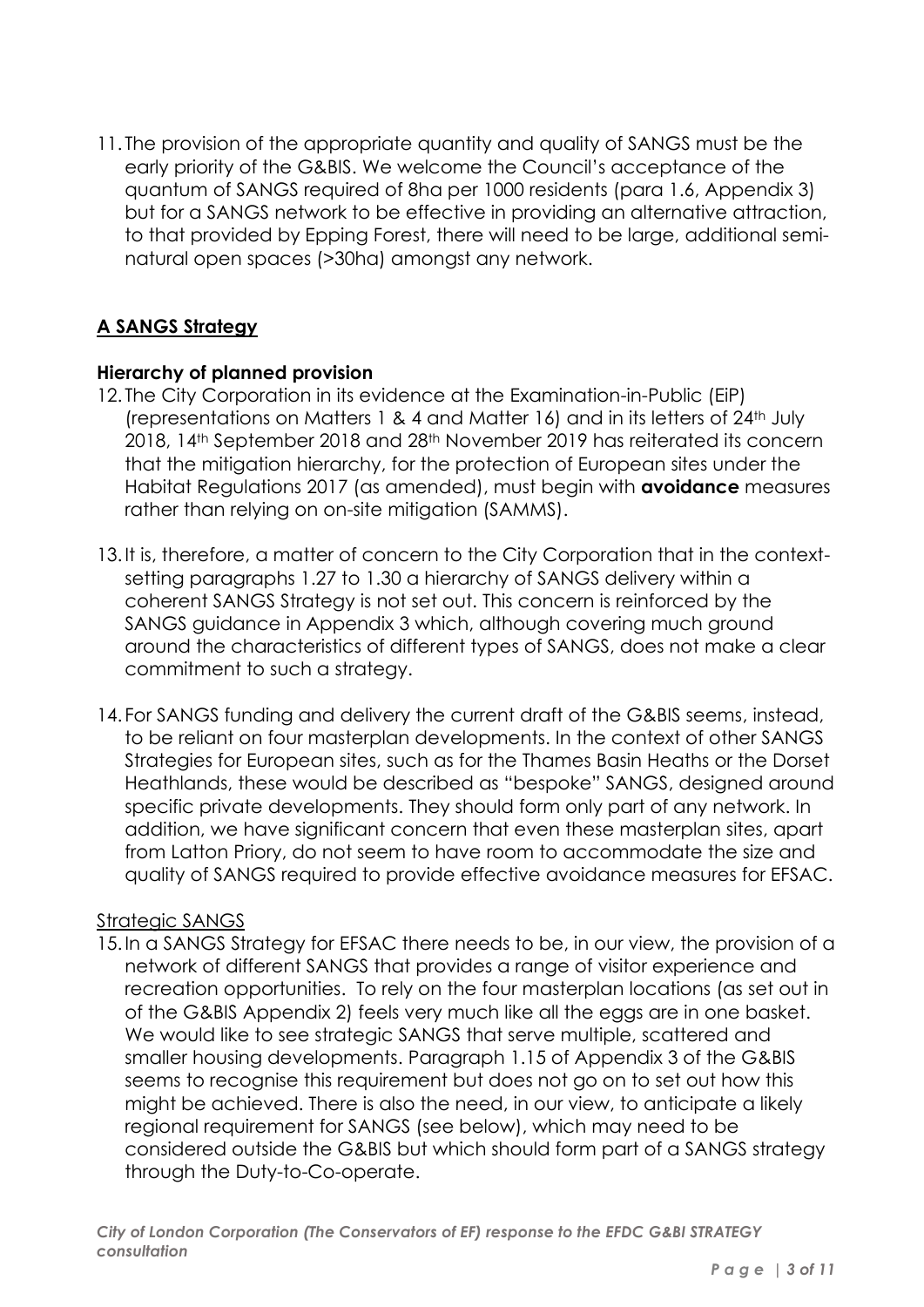16.Of the housing within the current recreational Zone of Influence (ZoI) of 6.2km, around 2,500 homes are planned outside the current master-planned areas (not including any windfall sites) and yet these developments are not being required to contribute towards the provision of SANGS. Furthermore, there is not a mechanism for the provision of SANGS for such developers and therefore it is not clear how these developments will be able to come forward and be compliant with the Habitats Regulations. For wider growth away from the large sites, strategic SANGs will be necessary. These would be expected to be managed by ownership or by agreement (with commuted sums) by the local authority as competent authority or by other parties, provided a legal agreement for in-perpetuity management is in place. Such provision would allow the Council as competent authority to respond to changing pressures and feedback from monitoring of the visitor patterns and behaviours across the District.

## Third-party SANGS – existing greenspaces

17.It is also likely, given the land ownership distribution, that there will also need to be clearly identified existing 3rd party greenspace sites or "buffering" sites close to the Forest, like Copped Hall south and Warlies Park. There is nothing in the current G&BIS draft that examines how existing greenspaces could contribute to the requirement for 8ha per 1000 housing units that is proposed as the correct measure of SANGS provision in the document. If such existing greenspaces are to be included in the SANGS network, clear evidence would need to be provided to show a meaningful contribution to the uplift of capacity equivalent to the 8ha per 1000 residents required by a SANGS Strategy. In addition, and as importantly, the protection of the existing heritage and wildlife interests of these sites would have to be clearly demonstrated to ensure net gain. To do this a clear framework of delivery of SANGS across the District and the wider region is required (see regional coordination section below).

#### **SANGS tariff**

18. The corollary to the above hierarchical or network approach to SANGS is that these sites need to be funded through a mechanism that allows for provision across the District in the most appropriate and effective locations and allows for in-perpetuity support for the management of the sites. Funding could be achieved through collection of a tariff or CIL contribution, as a fullyfunctioning, developing network of SANGs cannot be tied to a single development. This is a key issue that we have raised repeatedly over the last two years since the Regulation 19 consultation. However, the current draft of the G&BIS remains unclear about how GI enhancements and SANGS provision outside the masterplan areas will be funded. Paragraph 1.4 of Appendix 4, for example, skirts the subject and avoids mention of a tariff but offers no effective alternative mechanism.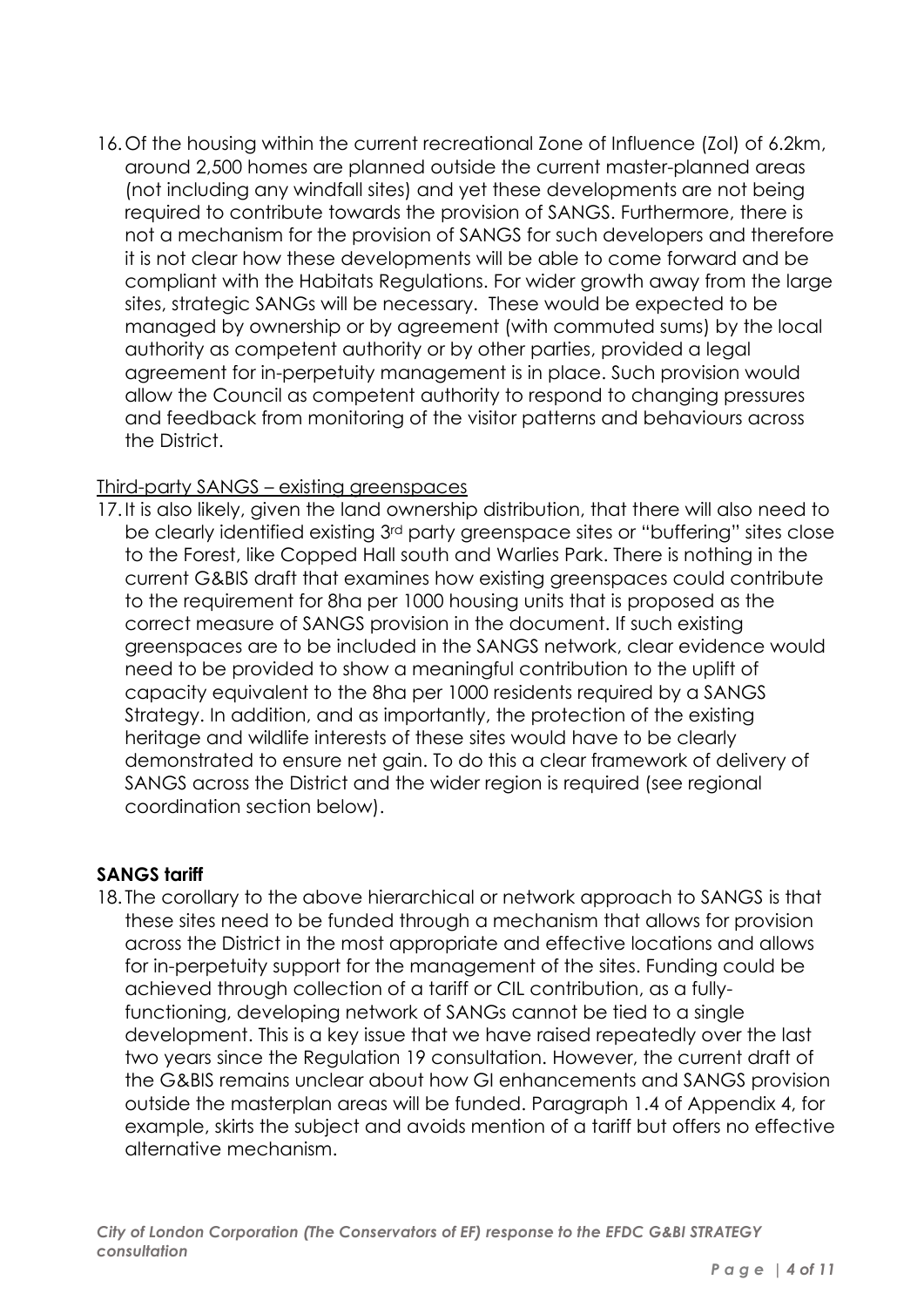### **Management in-perpetuity**

19.In addition to tariff monies there needs to be clear guidance on how SANGS will be managed in-perpetuity and specific funding mechanisms need to be identified by the G&BIS or a separate SANGS Strategy. Any such mechanisms and management need to fit closely with the provision of SAMMS and to be flexible enough to adjust in response to changes in housing allocations and any visitor use patterns over time.

#### **Regional coordination – duty -to-cooperate**

20. The G&BIS, through its provision of SANGS, will become an important component of the Epping Forest SAC Mitigation Strategy. This Mitigation Strategy remains to be agreed across the relevant London and Essex authorities and will need to address the regional requirement for SANGS. Something of this regional requirement should be recognised in the G&BIS in the form of the supply of Strategic SANGS in the hierarchy of planned provision (see paras 15 and 16 of this letter above). At present, the recognition of this likely regional requirement is missing from the G&BIS and we hope that this can be discussed between the competent local authorities, Essex County Council and the GLA in the near future.

#### **Appendices: the new G&BIS appendices, SANGS and EFSAC Mitigation**

#### **Appendix 1**

21.Of the projects listed under this Appendix, none, apart from perhaps movement and wayfinding, appear to have any SAC Mitigation potential.

#### **Appendix 2 "Bespoke" Masterplan SANGs – lack of certainty about provision**

- 22.Appendix 2 of the G&BIS sets out to describe the details of the SANGS and GI provision for the four Masterplan sites in turn. However, although there are many good ideas for enhancement of surrounding countryside areas and for improving connectivity between sites contained in this Appendix, there does not seem to be any clear proposal for provision of the SANGS, other than at Latton Priory (part of one of the four masterplan areas).
- 23. For example, it is not clear if there is sufficient hectarage, unoccupied by housing allocation, within Water Lane, Waltham Abbey, North Weald or Epping South for SANGS to be accommodated. Also, the characteristics of the proposed SANGS are not defined and their locations are not mapped.

#### Water Lane & Latton Priory

24.We remain concerned about how a semi-natural SANGS of meaningful size and quality can be fitted into the 2,100-house Water Lane (para 1.6 of Appendix 2) masterplan area. This site seems to be over-reliant on existing green space, such as Epping Forest Land at Epping Long Green (paras 1.11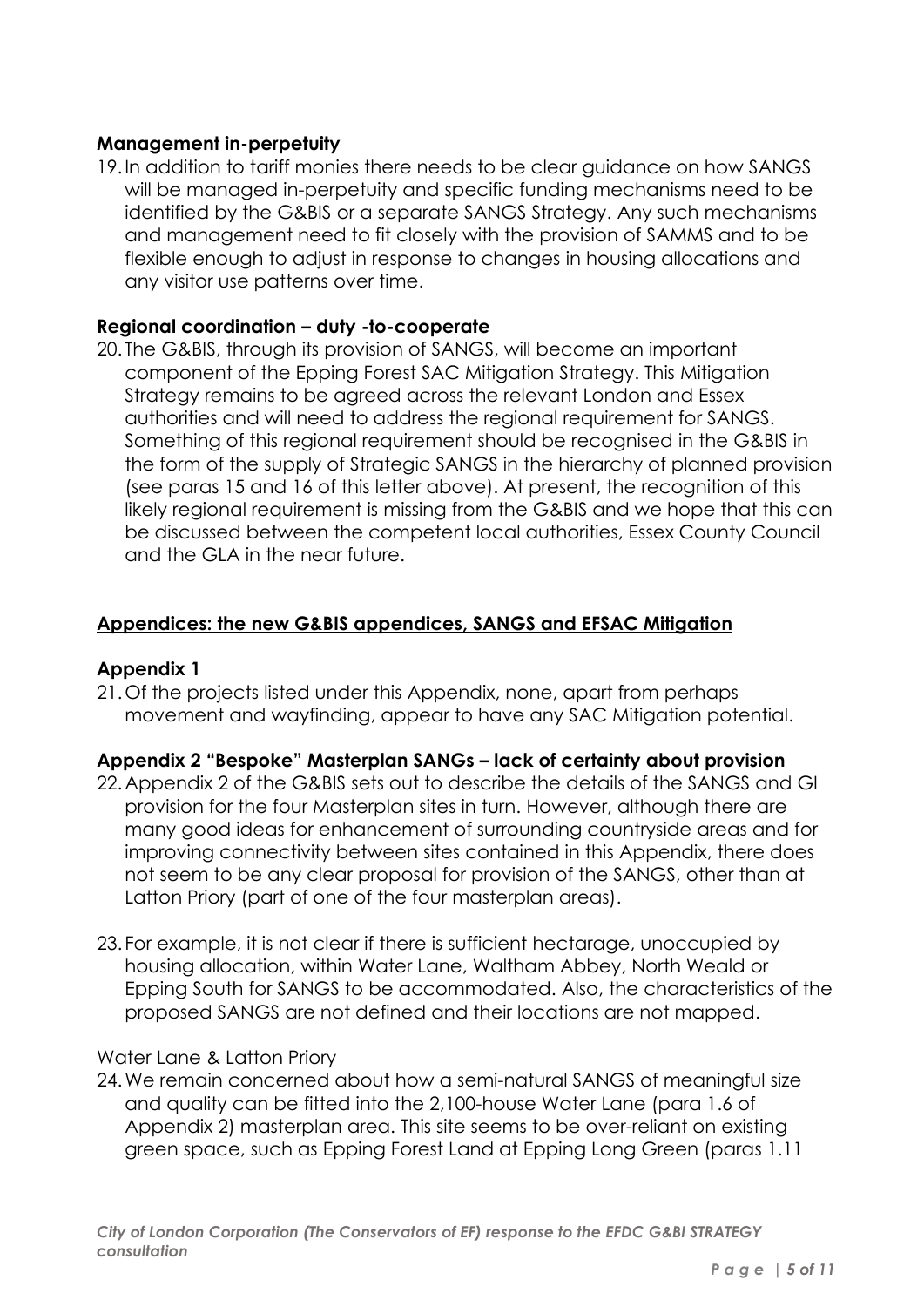and 1.12) but no discussions have been held with the City Corporation about this and no mechanism for funding enhancements or additional protection for wildlife features have been proposed. The two component woods of Harlow Woods SSSI, pressure on which was highlighted as a significant concern at the Local Plan EiP, also seem to remain vulnerable to increasing demands for recreational space.

- 25.In the meantime, the CRoW Act 2000 open access land at Nazeing Wood Common, to the immediate west of Water Lane and mentioned in passing at para 1.10, seems to provide a significant opportunity for SANGS to be provided by your Council through management agreements with 3rd party land-owners, just as such arrangements have been made elsewhere in the UK. This area of common land also seems to present a great opportunity for biodiversity enhancement as expressed clearly in the G&BIS in Chapter 3 at para 3.54. However, such an approach does not seem to be proposed and no action seems to have been taken, presumably due to the lack of a SANGS Strategy outside of the masterplan areas.
- 26.It also is somewhat puzzling that in this G&BIS document, that an opportunity has not been taken to map the full extent of the SANGS being offered at Latton Priory. In the Latton Priory consultation document ( https://www.lattonpriory.co.uk/pdf/latton-priory-2020-update.pdf) it makes clear that additional land is available and the map on page 8 of the developers' consultation document shows this additional land as a key and integrated part of the SANGS offer. These two pieces of land to the south-east and south of the site are not shown on the maps on pages 72 & 74 of the G&BIS (Appendix 2) and yet make up around 40% of the green space on offer. Even for this masterplan area there has been no decision about the extent of SANGS.

#### North Weald

- 27. For North Weald there is no clear indication (paras 2.6 and 2.27) of what the SANGS offer might look like for this 1,050-house development. There seems only to be an aspiration to create a SANGS alongside Merlin Way, which would presumably incorporate the existing green space of the flood alleviation scheme, but no map of its likely extent is provided.
- 28. There is also in paras 2.2 2.6 a clear desire expressed to increase the visits to the semi-natural and other important woodlands to the south of the site. As para 2.4 states, these sites would need careful management to protect their current wildlife interests but in the absence of a SANGS tariff it is not clear how such work would be paid for nor how 3rd party landowners could be engaged. Of concern to the City Corporation, however, is the lack of acknowledgement of the likely increased pressure on Epping Forest SSSI at The Lower Forest.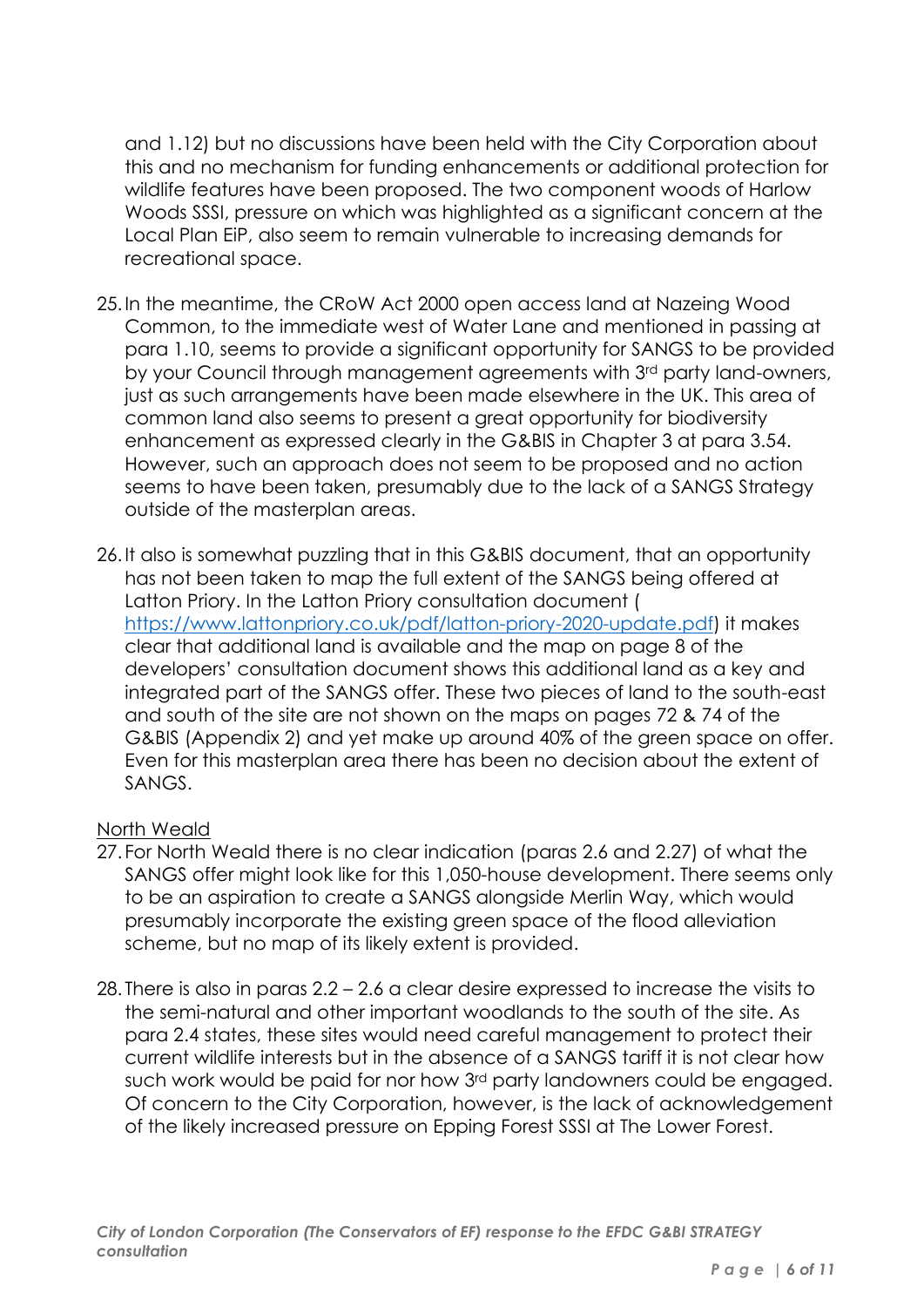29.Although The Lower Forest lies on the other side of the M11, the main road to Epping passes underneath the motorway and would connect the new residents of North Weald with this existing large open space, only 1.5km to 2km from their homes. On heavy boulder-clay soils, similar to those at Hatfield Forest National Nature Reserve (Uttlesford District), and with a very limited infrastructure this site could suffer increased impacts, including loss of ride-side vegetation and soil loss along similar lines to the damage recorded at Hatfield Forest since its increased local residential population at Takeley in Uttlesford.

#### Waltham Abbey

30. Similar to North Weald this site seems to have little detail of the location and the extent of the SANGS proposed for the masterplan area. Enhancements suggested for nearby existing habitats (para 3.20) are very welcome, particularly given the ecological importance of the Cobbins Brook valley and catchment, but sources of funding are unclear as already stated above. Forest Land at Aimes Green and its green lanes lies close by as does the City's buffer Land at Warlies Park but no specific proposals are made in relation to the protection or enhancement of these sites, other than some outline ideas in Appendix 4 for Warlies Park.

## Epping South

- 31. The quality of any Epping South SANGS, even if the hectarage could be provided, must be open to considerable doubt given its proximity to the M25 and a major electricity pylons route (para 4.5 of the G&BIS). There is no detail provided of where a SANGS could be provided of sufficient scale and quality. The northern boundaries of the site are proposed for enhancement (para 4.16) and while this is a welcome proposal to enhance edge habitats it does not add up to a SANGS. Even the proposal to use the PROW network to the east of the site (para 4.17) to enhance recreational opportunities inevitably leads towards development in the form of the large M11-M25 Junction. A concern is raised here that, as with North Weald (paras xx – xx), there seems to be an over-reliance on existing PROWs and linear routes (para 4.12) to provide access for recreation rather than additional new recreational spaces that would provide SANGS, which would need to be achieved by negotiation of agreements with neighbouring private land-holders or through proposed land purchase.
- 32. The more attractive PROW route for any Epping South development would seem to be south of the site and the bridge across the M25 motorway. This is referred to a number of times in relation to it as a route to the EFSAC. While we welcome the recognition in para 4.15 of the problems that might arise by this route directing additional recreational pressure onto the EFSAC there is no solution offered, other than enhancement of the eastern PROW network, the problems of which are outlined above. Furthermore, there is no acknowledgement of our concern, made in response to the Regulation 19 consultation and in a representation to the Examination-in-Public (EiP) about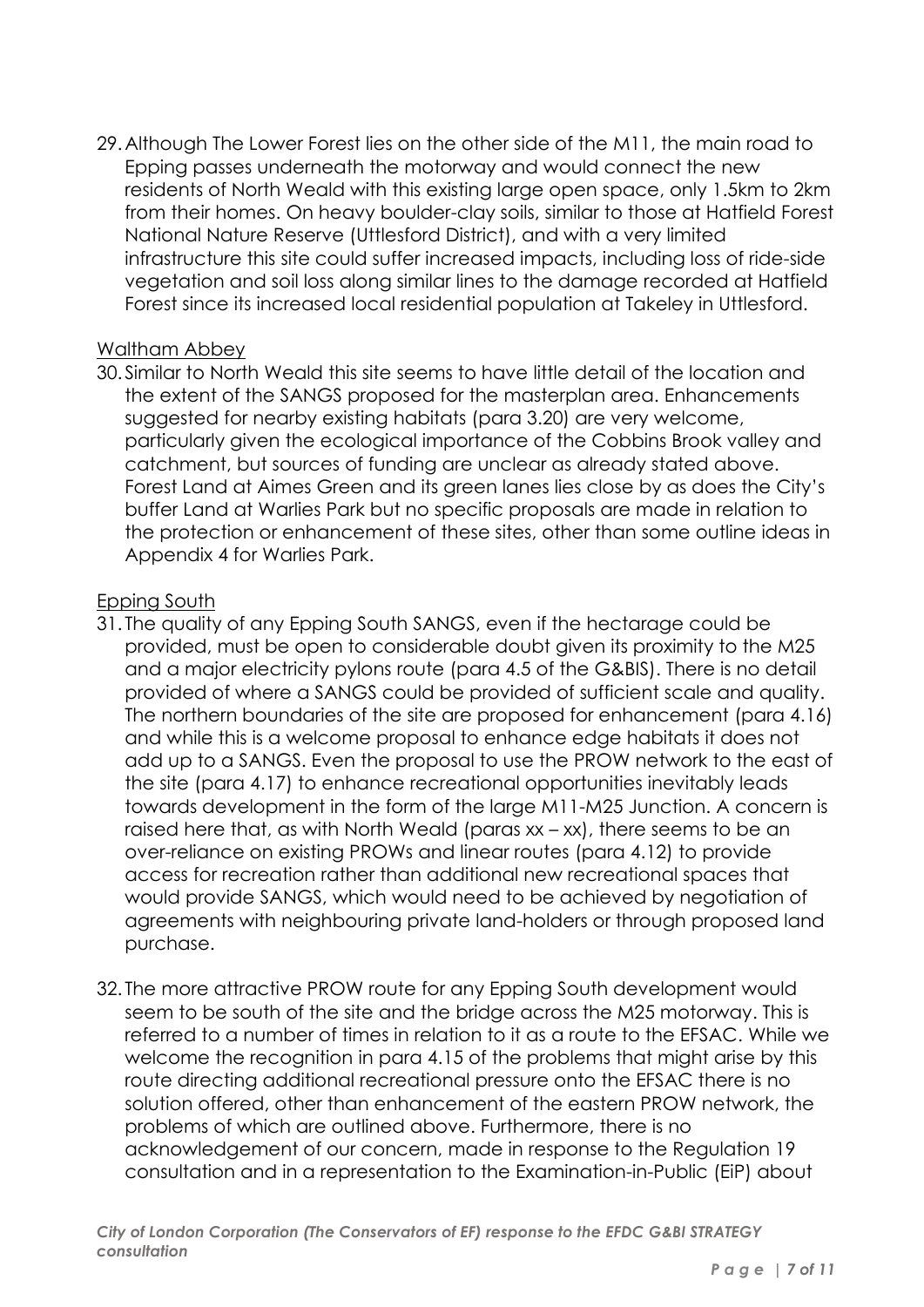the protection of the City's Buffer Lands at Great Gregories, which are an essential part of the EFSAC Grazing Strategy and, thereby, to the management of the EFSAC's favourable conservation status. The likely very large percentage increase in visitor pressure on this site immediately across the footbridge from the proposed Epping South development would be likely to lead to increased conflicts with the grazing operation and certainly to increased costs in protecting and managing the facilities there.

33.In the current G&BIS it is not clear that how SAC mitigation will be delivered. Ultimately, as a competent authority relying on the SANGs to deliver the mitigation for the growth in your plan, it is fundamental that your strategy provides the confidence that SANGs can be delivered and provide effective mitigation. Given the importance of the SANGs components, there is perhaps merit that this should be much more clearly separated out in the strategy, so that the legal requirements to deliver mitigation are not lost in the more aspirational elements of the strategy.

## **Appendix 3 SANGS Guidance**

- 34. Some of this guidance sets out important general parameters, including in para 1.2 for example "*it will not be acceptable to …. simply offer a field nearby for dogs …. to be exercised*". The guideline in paragraph 1.17 is also welcomed, that additional recreational activities could be to the detriment of wildlife interests on a site of ecological importance, and this is particularly relevant to Appendix 4 and any proposals to enhance existing sites for SANGS purposes (see further comments below).
- 35.However, in para 1.2 the approach set out concerning the integration of the SANGS into the new built developments is a significantly limiting constraint, one which would probably only work to attract residents from within the new developments. If this were to be the case the SANGS would not fulfil a strategic role. Connectivity with the surrounding landscape, therefore, is most important and although this is highlighted in Appendix 2 in its discussion of the four Masterplan sites, and also referenced in para 1.15 of Appendix 3, the lack of SANGS details and location maps make it difficult to assess whether it would be achievable.
- 36.Moreover, the connectivity seems aimed at the new residential development itself and allowing its residents to move away from the site rather than attracting others into the Masterplan SANGS. And while making connections to the PRoWs would be positive (para 1.24, Appendix 3), the SANGS need to be large enough in their own right, for dog-walking for example, and narrow paths (para 1.25) would not accommodate off-lead dog-walking or allow dog-walkers to avoid other activities (e.g. cycling).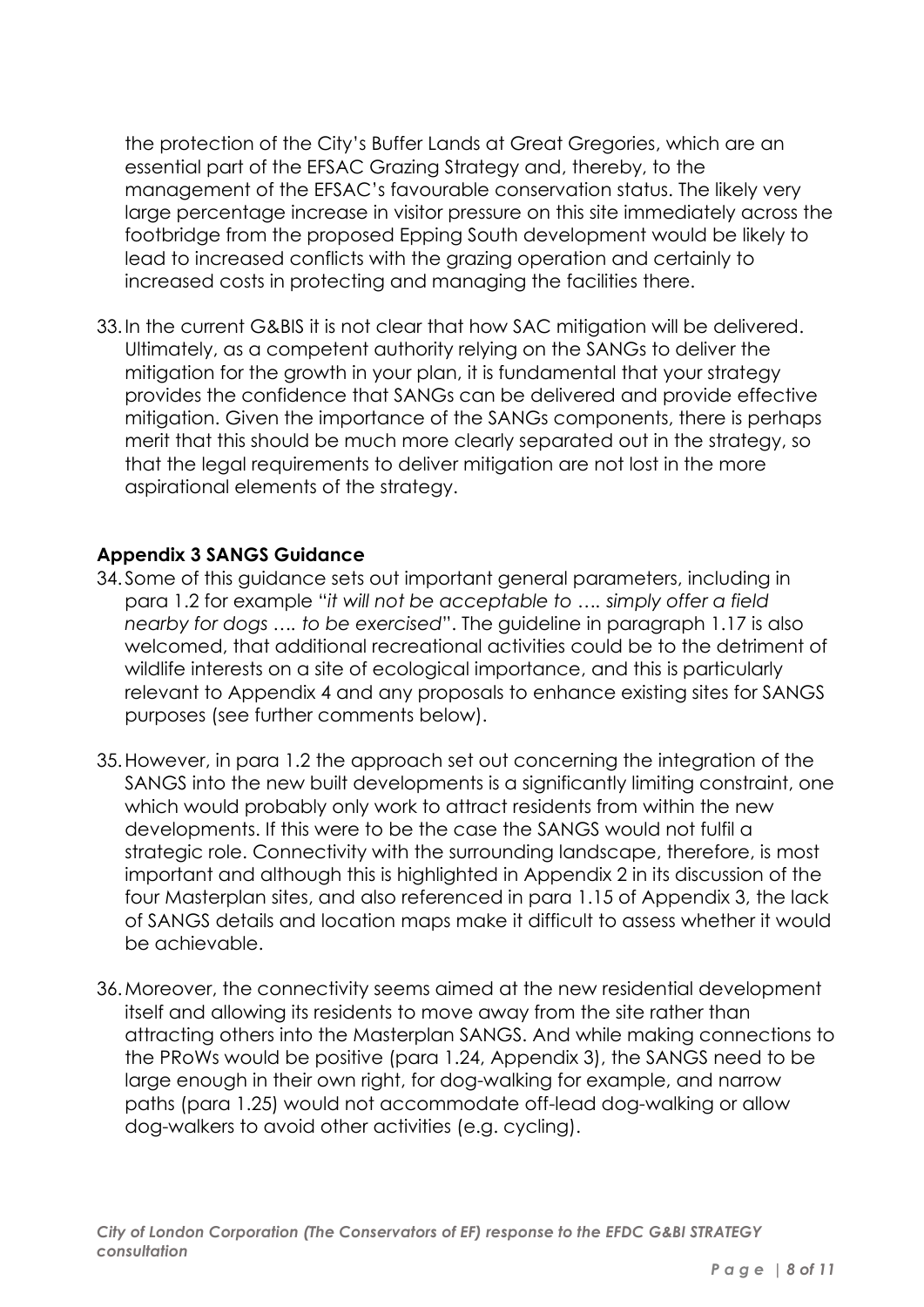- 37.Paragraph 1.3 offers the prospect of a Landscape Framework through a Memorandum of Understanding with the masterplan developers, but it seems intended only for coordination between the four masterplan areas. If this is the case this seems to be unnecessarily limiting, in our view, and there is, instead, every reason to develop this Landscape Framework into a full SANGS Strategy for the District, encompassing all residential developments and linked to a SANGS tariff and commuted sums that can sustain a SANGS network as discussed earlier in this letter.
- 38.Paragraph 1.4 seems to hold out the possibility that the SANGS may be broadened beyond the masterplan areas, but this opportunistic approach is not a substitute for a planned SANGS Strategy. Our concerns in this regard are somewhat amplified by paragraph 1.5, which seems to be articulating a project-level approach to avoidance and mitigation. It is this project-level approach that we made representations about at the Local Plan EiP last year.
- 39. Furthermore, this Appendix does not set out guidelines for the timing and phasing of the SANGS provision, which need to be in place ahead of occupancy of the new residential areas. Para 1.9 proposes that an aspirational Landscape Framework should outline indicative but not necessarily quantifiable benefits and the development of such a framework seems to be some way down the planning timeline and it is, therefore, not clear to us where this might leave the Local Plan and its avoidance strategy.
- 40.Another concern is the focus of SANGs on dog walkers and walkers (para 1.21). We believe there could be wider scope for a range of different SANG types, for example including cycling. Cycling, particularly mountain-biking, is becoming a key issue for the EFSAC. We note that SANGs-type projects as mitigation in Dorset have included dedicated cycling provision.
- 41. These details of timing, phasing, minimum areas, quality and shape of the network need to be set out in the checklist in para 1.34 of Appendix 3. The first bullet point in para 1.34 seems to suggest that some SANGS sites, as opposed to general green infrastructure sites, might be smaller than 8ha in size. However, sites smaller than this are unlikely to be effective alternatives to the Forest and the quality of a SANGS is about the size of the sites as well as other features.

#### **Appendix 4 Sites for enhancement**

- 42. This Appendix we consider is both incomplete and too narrow in its focus and does not address the need for a SANGS hierarchy or a coherent network, as raised earlier in this letter.
- 43.Para 1.19 of Appendix 3 sets some context for existing green spaces which might provide SANGS away from masterplan areas, similar to the 3rd-party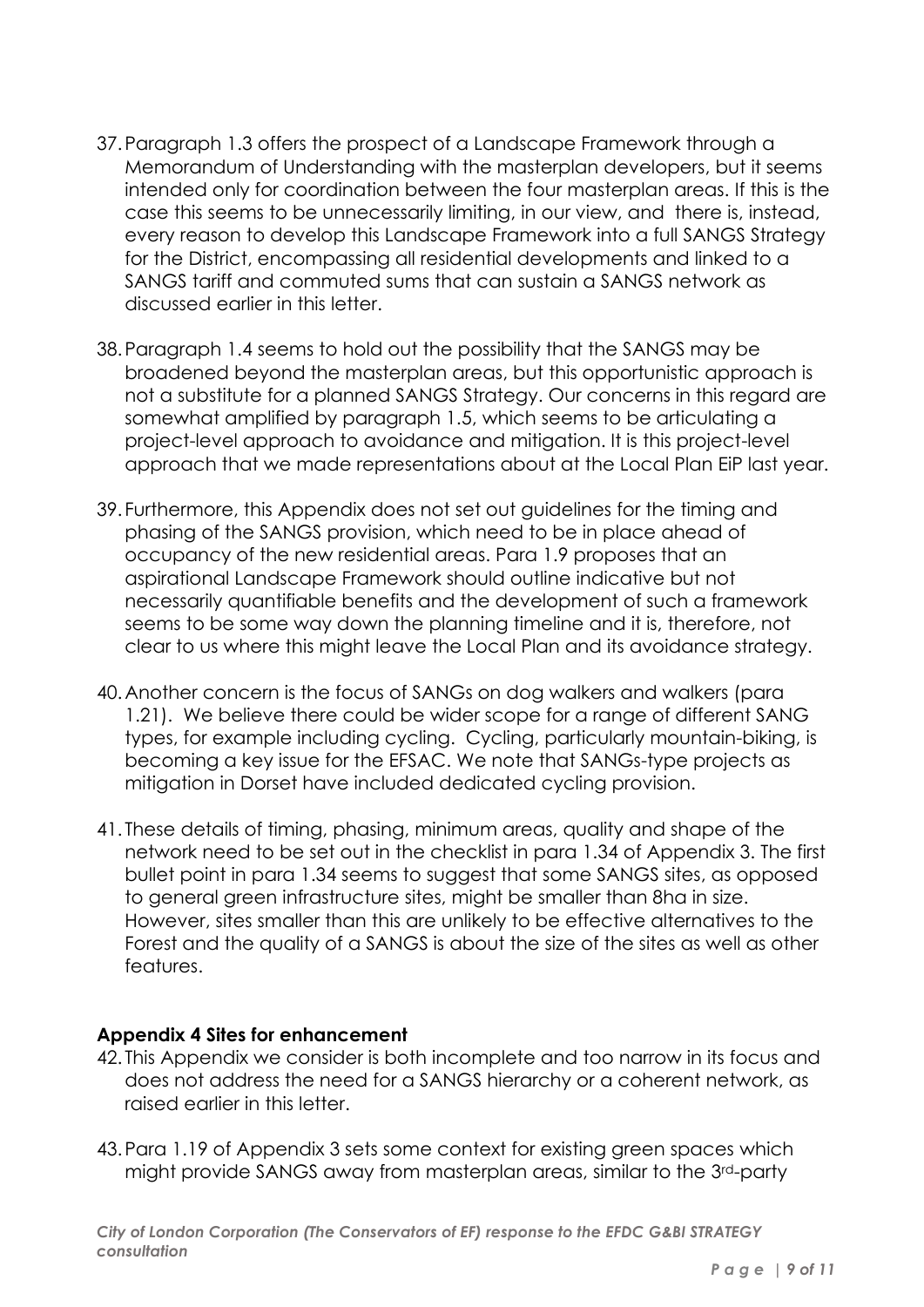SANGS approaches used in the Thames Basin Heaths SANGS network. However, as para 1.20 of Appendix 3 points out, the nature conservation value of each existing area needs to be assessed carefully so that it would not be damaged by an increase in visitor numbers or any associated infrastructure.

- 44.In paragraph 1.11, for example, it states that the important ecological features of Roding Valley Meadows SSSI would "*not be affected by increased recreational use*". However, this seems unlikely given the impact on the hay meadow ecology from trampling of grassland flowers, widening pathways, increased fire risk and impact of increased dog-walking on the grazing activity. Similar issues apply to the City Corporation's buffer land sites that are highlighted in this Appendix. To accommodate enhanced numbers would require careful design and planning following from monitoring of existing visitor use of the sites.
- 45. The Appendix also, significantly, omits to mention other key areas that elsewhere, in Appendix 2, are highlighted as places where there are likely be direct impacts from the proposed masterplan sites, let alone the other 2,500 plus houses within 6.2 km of the EFSAC. For example, within Epping Forest Land itself The Lower Forest and Epping Long Greens are not highlighted and yet it is clear from Appendix 2 that North Weald and Water Lane/Latton Priory developments, respectively, are likely to have significant impacts on these existing protected sites. Of the City's Buffer Lands, Great Gregories is also not mentioned and yet, as highlighted already in this letter, this site could well see a very significant increased visitor pressure should any development at Epping South be approved. We therefore believe Appendix 4 requires much more work and further evidence gathering.
- 46.Biodiversity net gain is a vital measure of success for future greenspace and for the G&BIS, as this document rightly outlines (Chapter 1, paras 1.13 and 1.42). Therefore, the starting point for considering inclusion of any existing site in the SANGS network, must be whether, given its existing visitor numbers and its existing wildlife interests, it could accommodate an uplift the equivalent of 8ha of new open space per 1000 new residents. For example, while the suggestion made for Jessel Green concerns enhancing access for visitors of restricted mobility, this seems unlikely to make a significant contribution, in terms of the protection of the EFSAC, to the additional 8ha SANGS requirement.
- 47. The issue of funding for such sites is flagged up in para 1.4, but the necessity of a SANGS tariff, currently used widely by many other local authorities protecting sites of international importance, is ignored. The funding and long-term maintenance for the four sites proposed for consideration on page 103 and in para 1.5, including two City Corporation Forest buffer land sites, is not explained. The types of visitor that these might attract and how any such provision would fit with a wider SANGS network is also not explored in any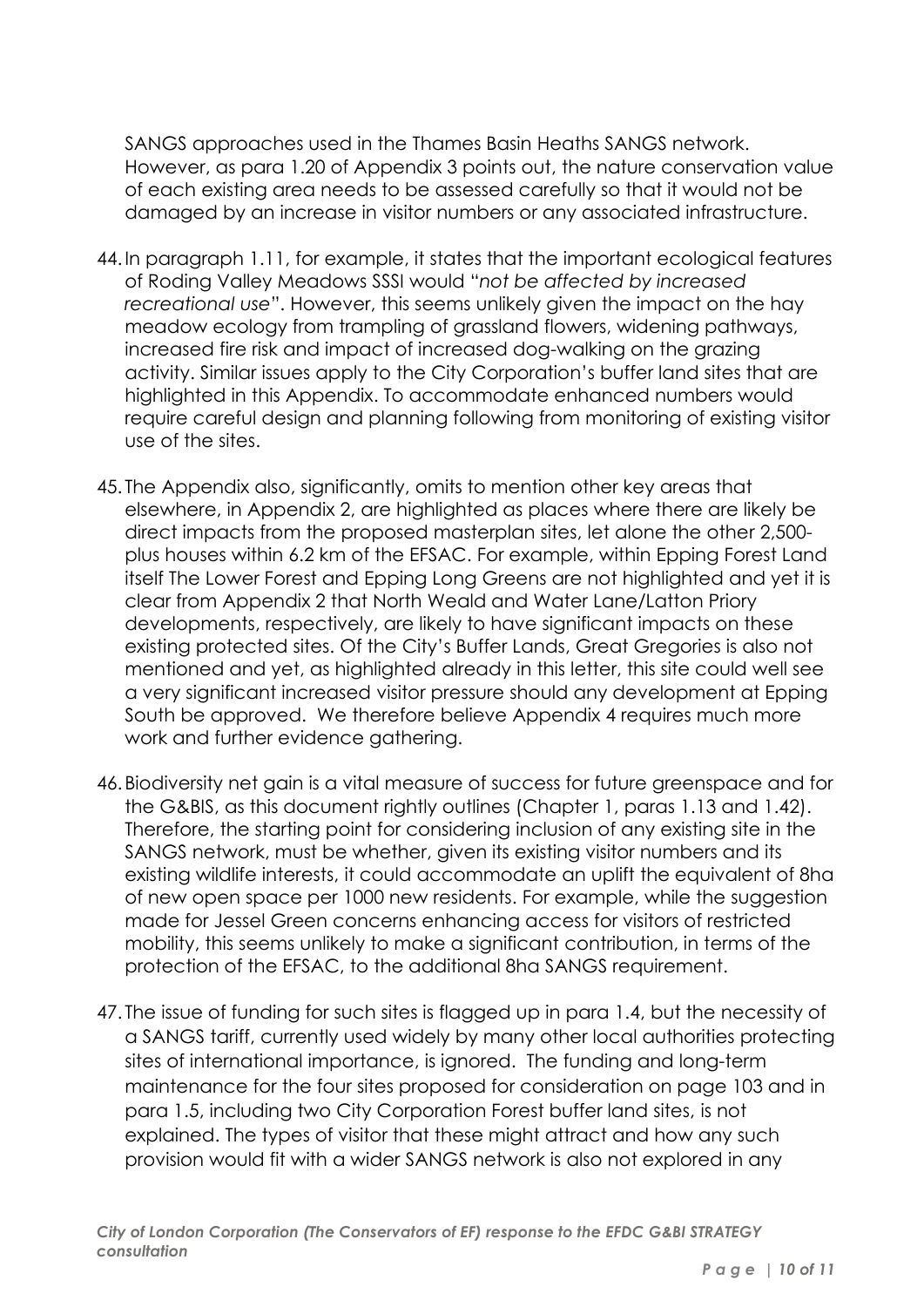detail nor how such consultation might be funded. At this stage, therefore, there is considerable uncertainty as to whether such sites could achieve mitigation for the EFSAC and a significant amount of work is required, including consideration of existing functions of the land, engagement with neighbouring owners (e.g. Copped Hall Trust, Warlies Park House) and information-gathering from existing visitors.

# **General comments on the G&BIS**

- 48.In Chapter 2 of the G&BIS the housing total for the District of 11,400 new homes is highlighted in para 2.3. As highlighted above, the proposed funding for green spaces (including SANGS) for the District seems to be concentrated at the masterplan areas which encompass 5,890, 51% of these residences. The apparent lack of a mechanism for funding provision for the remaining 49% is of profound concern. Increased pressure on existing open spaces outside EFSAC, including ancient woodlands and grasslands (para 2.7) such as parts of Epping Forest including its green lanes and The Lower Forest, as highlighted above, need a clear strategy.
- 49. Taking land out of intensive agriculture (para 2.25) and making linkages between important sites (para 2.16) are excellent ambitions and we welcome the broad aspirations of this G&BIS. The Vision at 2.41 is excellent but a concern here is that it may be overly complex making it difficult to bring together the number of threads within it, at least at this early stage in the development of a Strategy for the District. Our concern, as expressed earlier is that this might be to the detriment of a focus on some of the immediate priorities including the implementation of a SANGS network. We consider that a separate SANGS Strategy document is required to resolve this issue.
- 50.In Chapter 3, we would request caution in the development of multifunctionality or certainly in the idea that individual sites should be expected to be multifunctional. Many sites will only have a single or few priority functions or features to protect. It may not be possible to combine different modes of access, such as cycling and horse-riding. The latter activity often seeks out quieter areas away from cycling hubs. Also commuting routes may detract from green spaces leading to a feeling of busy-ness and bustle (para 3.46).
- 51.Section 3.5 addresses the Water Environment and we consider it to be very light in detail. Water features are a key draw for visitors and much more could be made of the role of water in enhancing spaces for both people and wildlife. We would welcome a commitment to providing more water-side access, for example in the Roding Valley.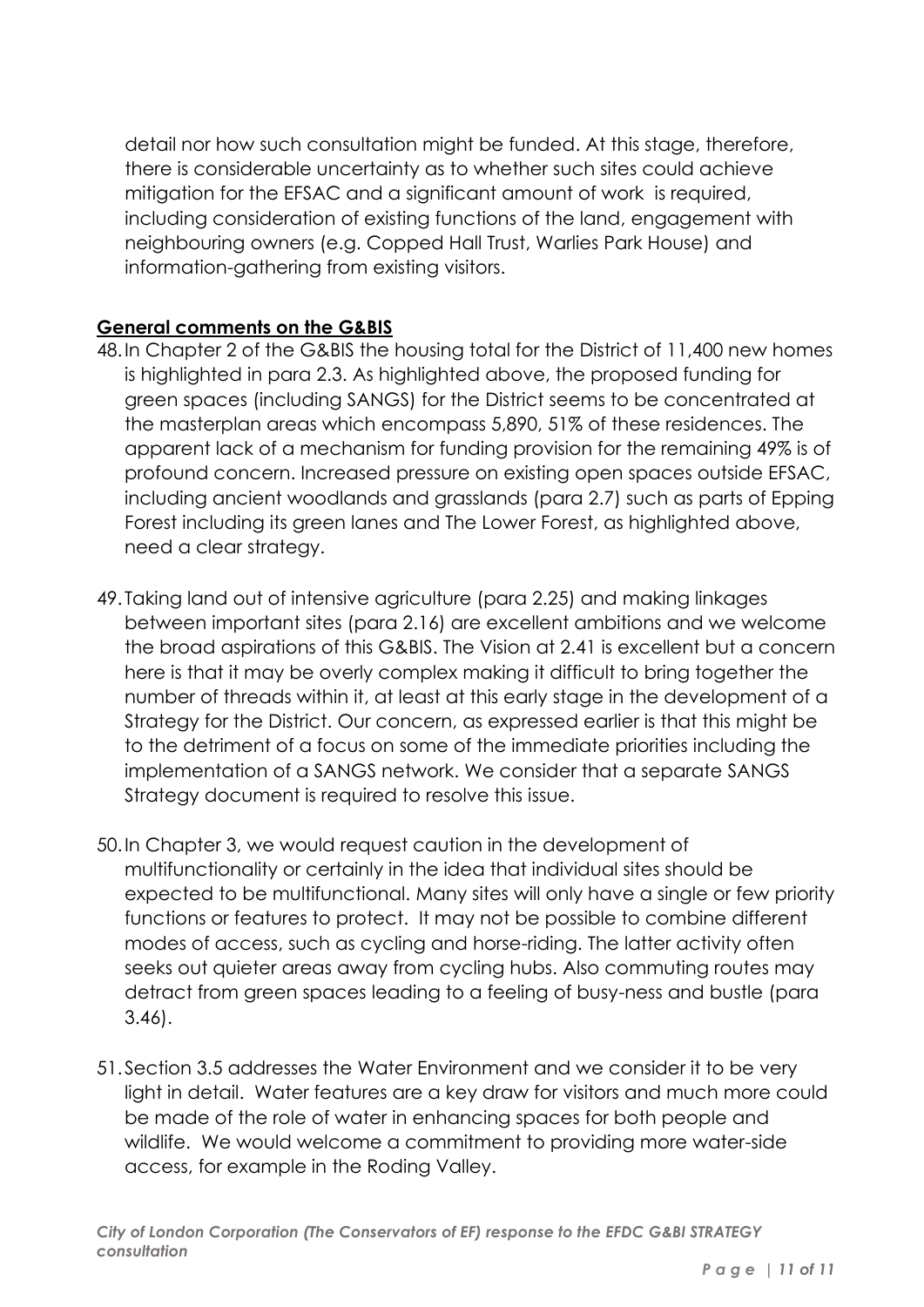- 52.We note that tourism is not considered within the G&BIS. Given the commitments made within the submission version of the Local Plan for the tourist economy it would seem important to have more within the G&BIS on tourism. For example, the Local Plan highlights the links between tourism and the environment.
- 53.In relation to habitat protection and wildlife diversity for the District, we do not agree that natural open space only has value IF "safe and attractive access" is provided (para 3.7). Semi-natural habitats have intrinsic value and also provide important parts of the visible landscape (trees and hedges) and soundscape (e.g. songbirds like Skylarks) or support a core of species that can then populate other more accessible spaces to the benefit of visitors to those places.
- 54.In Chapter 3 (para 3.16), the idea of engagement through art is an important one and art can be used to convey important messages about the value of a site which can then affect the expectations and behaviour of visitors. It can certainly be influential in shaping opinion as well as engaging and adding interest. We suggest that this section should include a wider focus than just public art, that can be very expensive. Wider focus could include art for engagement, events, festivals etc.
- 55.In regard to Chapter 4 and Implementation, most of the comments above on a SANGS Strategy cover the key issues about which we have concerns with this Chapter. We are not clear about what is conveyed on the maps at page 54. More detail on these maps about how actual SANGS proposal sites would be used to intercept and attract visitors from different residential focal points (including masterplan areas) would have been helpful at this point. The main concern remains, however, related to *Stewardship* (paras 4.20 – 4.22) and the management, development and long-term protection of green infrastructure, especially a network of SANGS. The mechanisms outlined in this section do not provide us with confidence that such stewardship can be achieved, in spite of the excellent ambitions within the document.
- 56.Appendix 1 seems to have relatively few projects. We would welcome the inclusion of a project to review existing Public Rights of Way and increase the number of routes, linking existing sites and joining up other Rights of Way. This would fit well alongside the first project (Movement and Wayfinding).

#### **Conclusions**

57.We welcome the opportunity to comment on the G&BIS and recognise that it contains many positive measures for both people and biodiversity. We applaud its ambition for a holistic approach to greenspace provision.